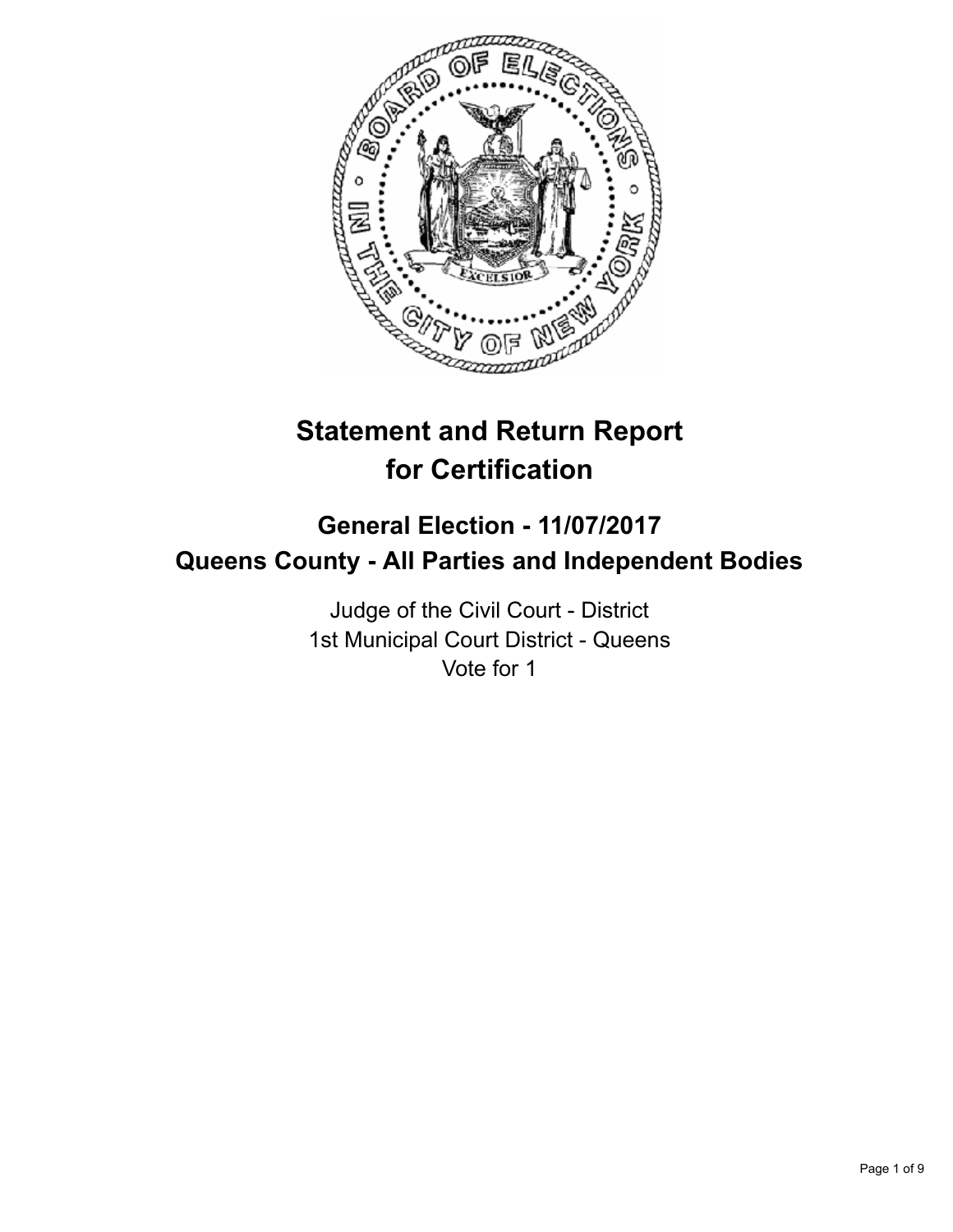

| <b>PUBLIC COUNTER</b>                                    | 2.845                   |
|----------------------------------------------------------|-------------------------|
| MANUALLY COUNTED EMERGENCY                               | 0                       |
| <b>ABSENTEE / MILITARY</b>                               | 71                      |
| <b>AFFIDAVIT</b>                                         | 24                      |
| <b>Total Ballots</b>                                     | 2,940                   |
| Less - Inapplicable Federal/Special Presidential Ballots | 0                       |
| <b>Total Applicable Ballots</b>                          | 2,940                   |
| JOHN C. KATSANOS (DEMOCRATIC)                            | 2,310                   |
| ANDREW PIDDOUBNEY (WRITE-IN)                             | 1                       |
| <b>BO DIETL (WRITE-IN)</b>                               | 1                       |
| <b>BURTON CRAFT (WRITE-IN)</b>                           | 1                       |
| CAMERON J. STEWART (WRITE-IN)                            | $\mathbf{1}$            |
| DARRYL DIXON (WRITE-IN)                                  | $\mathbf{1}$            |
| <b>IVANKA TRUMP (WRITE-IN)</b>                           | $\mathbf{1}$            |
| JOEY RAMONE (WRITE-IN)                                   | $\mathbf{1}$            |
| JUDY SHEINDLIN (WRITE-IN)                                | $\overline{2}$          |
| LAWRENCE FEIN (WRITE-IN)                                 | $\overline{\mathbf{c}}$ |
| <b>MARTIN BOWERTRE (WRITE-IN)</b>                        | $\mathbf{1}$            |
| MEGAN LUZIE (WRITE-IN)                                   | $\mathbf{1}$            |
| MITT ROMENY (WRITE-IN)                                   | 1                       |
| MURRAY KATT (WRITE-IN)                                   | $\mathbf{1}$            |
| RAND PAUL (WRITE-IN)                                     | $\mathbf{1}$            |
| SAMAD NEWAZ (WRITE-IN)                                   | $\mathbf{1}$            |
| UNATTRIBUTABLE WRITE-IN (WRITE-IN)                       | 8                       |
| WOODRUFF L. CARROLL (WRITE-IN)                           | 1                       |
| <b>Total Votes</b>                                       | 2,336                   |
| Unrecorded                                               | 604                     |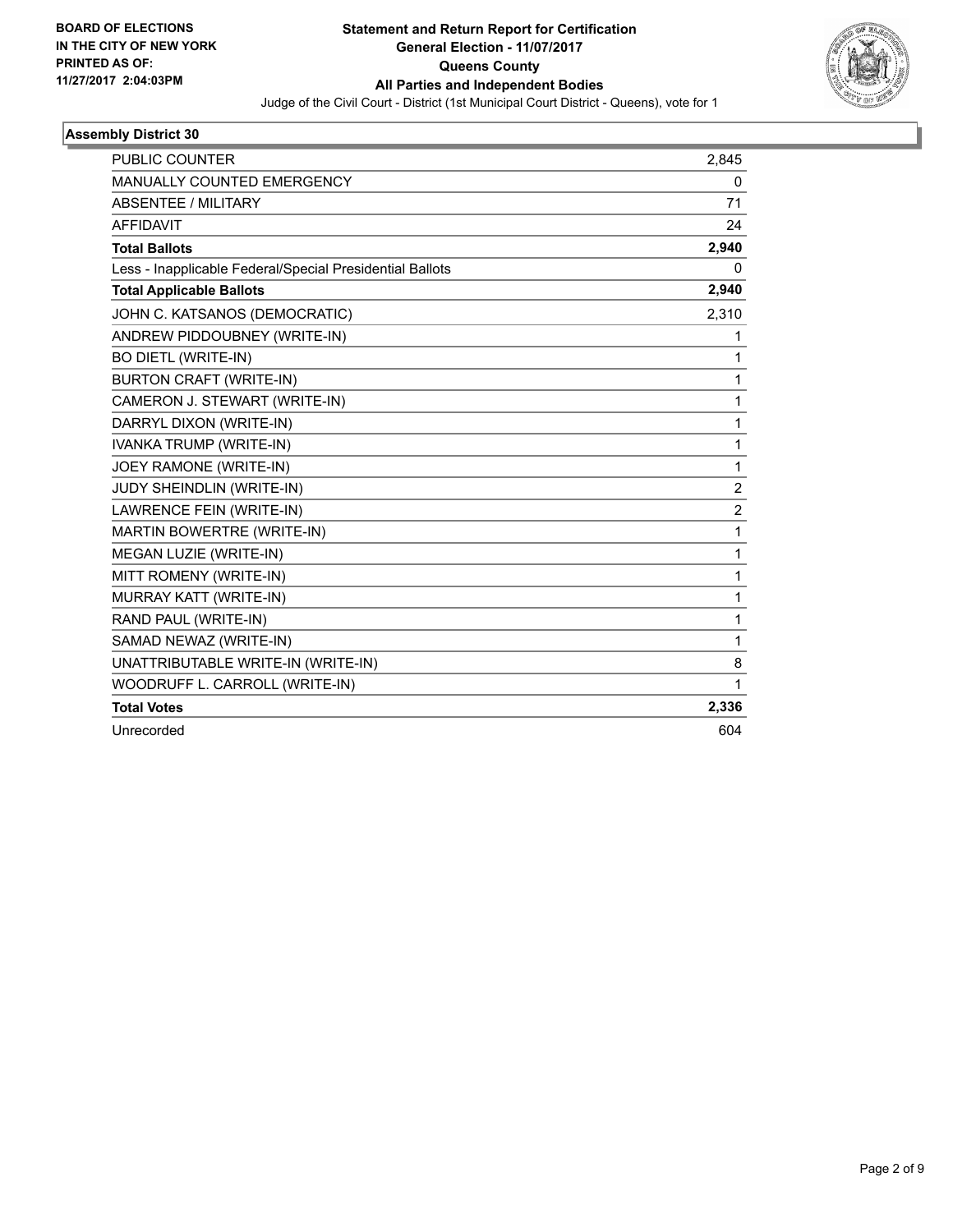

| PUBLIC COUNTER                                           | 17,127       |
|----------------------------------------------------------|--------------|
| MANUALLY COUNTED EMERGENCY                               | 0            |
| <b>ABSENTEE / MILITARY</b>                               | 287          |
| <b>AFFIDAVIT</b>                                         | 247          |
| <b>Total Ballots</b>                                     | 17,661       |
| Less - Inapplicable Federal/Special Presidential Ballots | 0            |
| <b>Total Applicable Ballots</b>                          | 17,661       |
| JOHN C. KATSANOS (DEMOCRATIC)                            | 13,319       |
| ADAM REESE (WRITE-IN)                                    | 1            |
| AKEEM BROWDER (WRITE-IN)                                 | 1            |
| ALEX MERCED (WRITE-IN)                                   | 1            |
| ALFRED E. NEWMAN (WRITE-IN)                              | 1            |
| ALISHA BACCHUS (WRITE-IN)                                | 1            |
| ANDREW GROSSMAN (WRITE-IN)                               | 1            |
| ANTHONY J. BULLDIS (WRITE-IN)                            | 1            |
| BERNIE SANDERS (WRITE-IN)                                | 1            |
| <b>BO DIETL (WRITE-IN)</b>                               | 1            |
| CAPTAIN MORGAN (WRITE-IN)                                | 1            |
| CARLOS DANGER (WRITE-IN)                                 | 1            |
| CHRISTINA VEGA (WRITE-IN)                                | 1            |
| CINDER BLOCK (WRITE-IN)                                  | 1            |
| CORA IBER IDEAL (WRITE-IN)                               | 1            |
| CRISTINA FURLONG (WRITE-IN)                              | 1            |
| DANIEL LAVIN (WRITE-IN)                                  | 1            |
| DAVID STIMMER (WRITE-IN)                                 | 1            |
| DONALD DUCK (WRITE-IN)                                   | $\mathbf{1}$ |
| DONALD TRUMP (WRITE-IN)                                  | 2            |
| ELLIOT SPITZER (WRITE-IN)                                | 1            |
| EMILY NGO (WRITE-IN)                                     | 1            |
| EMILY R. DAVIS (WRITE-IN)                                | 1            |
| ERIC TRUMP (WRITE-IN)                                    | 1            |
| ERIN BRENNAN (WRITE-IN)                                  | 1            |
| HARRY STONE (WRITE-IN)                                   | 1            |
| HEIDI CHAIN (WRITE-IN)                                   | 1            |
| HOWARD STERN (WRITE-IN)                                  | 1            |
| IARDANIS PAULIDIS (WRITE-IN)                             | 1            |
| IRIS BERNSTEIN (WRITE-IN)                                | 1            |
| JAMES WAYDEN (WRITE-IN)                                  | 1            |
| JEFF LILLEY (WRITE-IN)                                   | 1            |
| JERRY J. RAIMONDO (WRITE-IN)                             | 1            |
| JILL STEIN (WRITE-IN)                                    | 1            |
| JOHN STAMOS (WRITE-IN)                                   | 1            |
| JON SNOW (WRITE-IN)                                      | 1            |
| JOSEPH ANATASIO (WRITE-IN)                               | 1            |
| JOSEPH F. KASPER (WRITE-IN)                              | 1            |
| JOSEPH SULLIVAN (WRITE-IN)                               | 1            |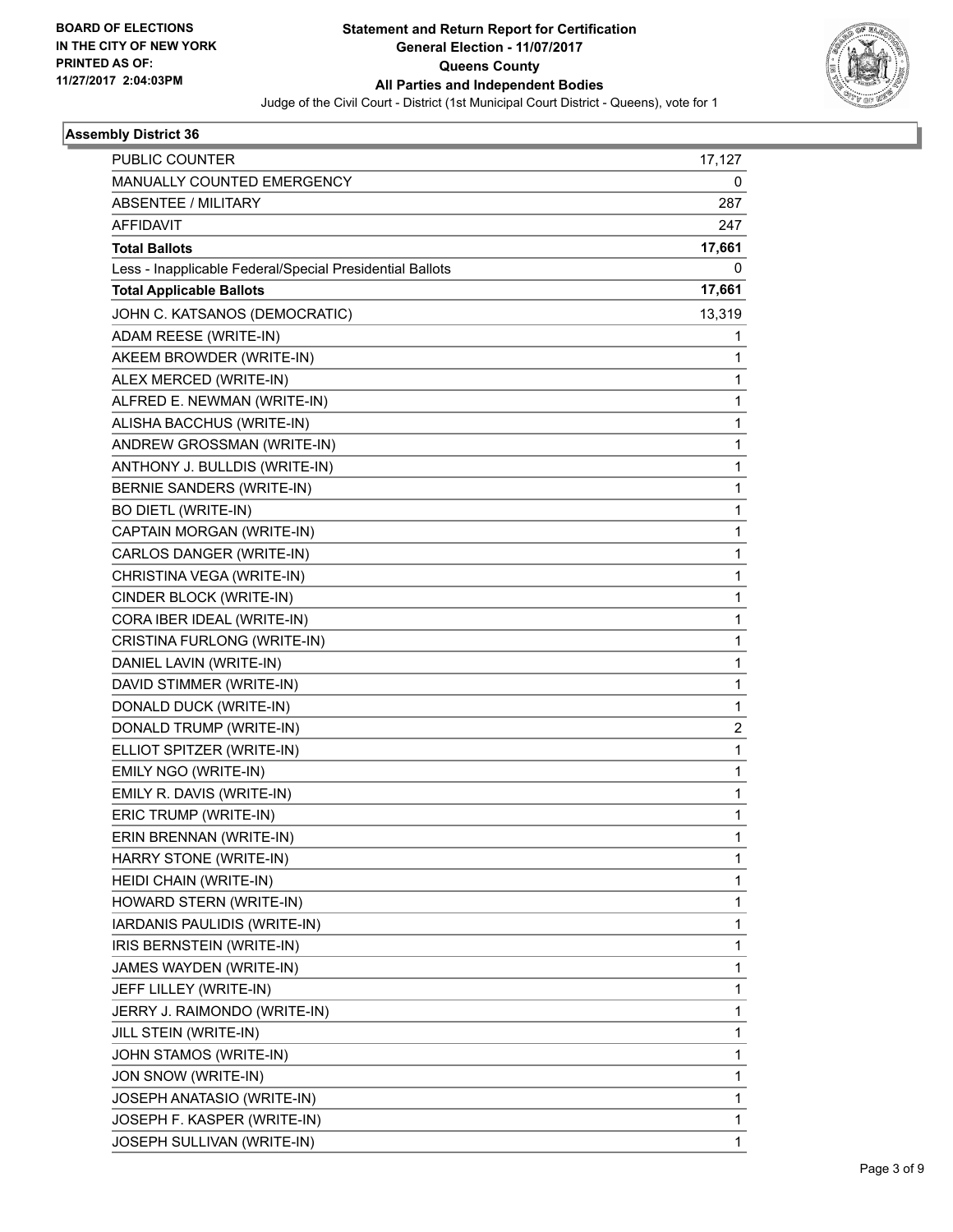

| JOSHUA ABRAMS (WRITE-IN)<br>JUSTIN DOMENECH (WRITE-IN) | 1<br>1 |
|--------------------------------------------------------|--------|
| KEVIN HANRATTY (WRITE-IN)                              | 1      |
| KRISTAPS PORZINGIS (WRITE-IN)                          | 1      |
| LARA GREGORY (WRITE-IN)                                | 2      |
| LISA JANKOWSKI (WRITE-IN)                              | 2      |
| LOREDANA SACCHETTI (WRITE-IN)                          | 1      |
| LUCILLE BALL (WRITE-IN)                                | 1      |
| MARC FLIEDNER (WRITE-IN)                               | 1      |
| MATTHEW ROCCHIA (WRITE-IN)                             | 1      |
| MEREDITH BEGLEY (WRITE-IN)                             | 1      |
| MICHAEL BLOOMBERG (WRITE-IN)                           | 2      |
| MICHAEL P. BABCOCK (WRITE-IN)                          | 1      |
| MICKEY MOUSE (WRITE-IN)                                | 1      |
| MONIKA WILCOX (WRITE-IN)                               | 1      |
| NATHANIEL HERMAN (WRITE-IN)                            | 1      |
| NIKK SITT (WRITE-IN)                                   | 1      |
| OWEN T. PALMER (WRITE-IN)                              | 1      |
| PATRICK OTCHY (WRITE-IN)                               | 1      |
| PETER BEADLE (WRITE-IN)                                | 1      |
| PETER SOUVLAKI (WRITE-IN)                              | 1      |
| PREET BHARA (WRITE-IN)                                 | 1      |
| RANDY CREDICO (WRITE-IN)                               | 1      |
| RICHARD OSUNA (WRITE-IN)                               | 1      |
| RICHARD T. BOGLE (WRITE-IN)                            | 1      |
| SAMI NAIM (WRITE-IN)                                   | 1      |
| SARAH M. BUDIN (WRITE-IN)                              | 1      |
| SETH RICH (WRITE-IN)                                   | 1      |
| SIMONIA ABREV-VOLKAN (WRITE-IN)                        | 2      |
| SNOOP DOG (WRITE-IN)                                   | 1      |
| THOMAS DIMAIO (WRITE-IN)                               | 1      |
| THOMAS GELLIN (WRITE-IN)                               | 1      |
| THOMAS GILLIGAN (WRITE-IN)                             | 1      |
| THOMAS NIXON-FRIEDHEIM (WRITE-IN)                      | 1      |
| UNATTRIBUTABLE WRITE-IN (WRITE-IN)                     | 31     |
| UNCOUNTED WRITE-IN PER STATUTE (WRITE-IN)              | 1      |
| VICTOR ORTIZ (WRITE-IN)                                | 1      |
| VICTOR SANTOS (WRITE-IN)                               | 1      |
| WALTER KOWALEWSKI (WRITE-IN)                           | 1      |
| <b>Total Votes</b>                                     | 13,431 |
| Unrecorded                                             | 4,230  |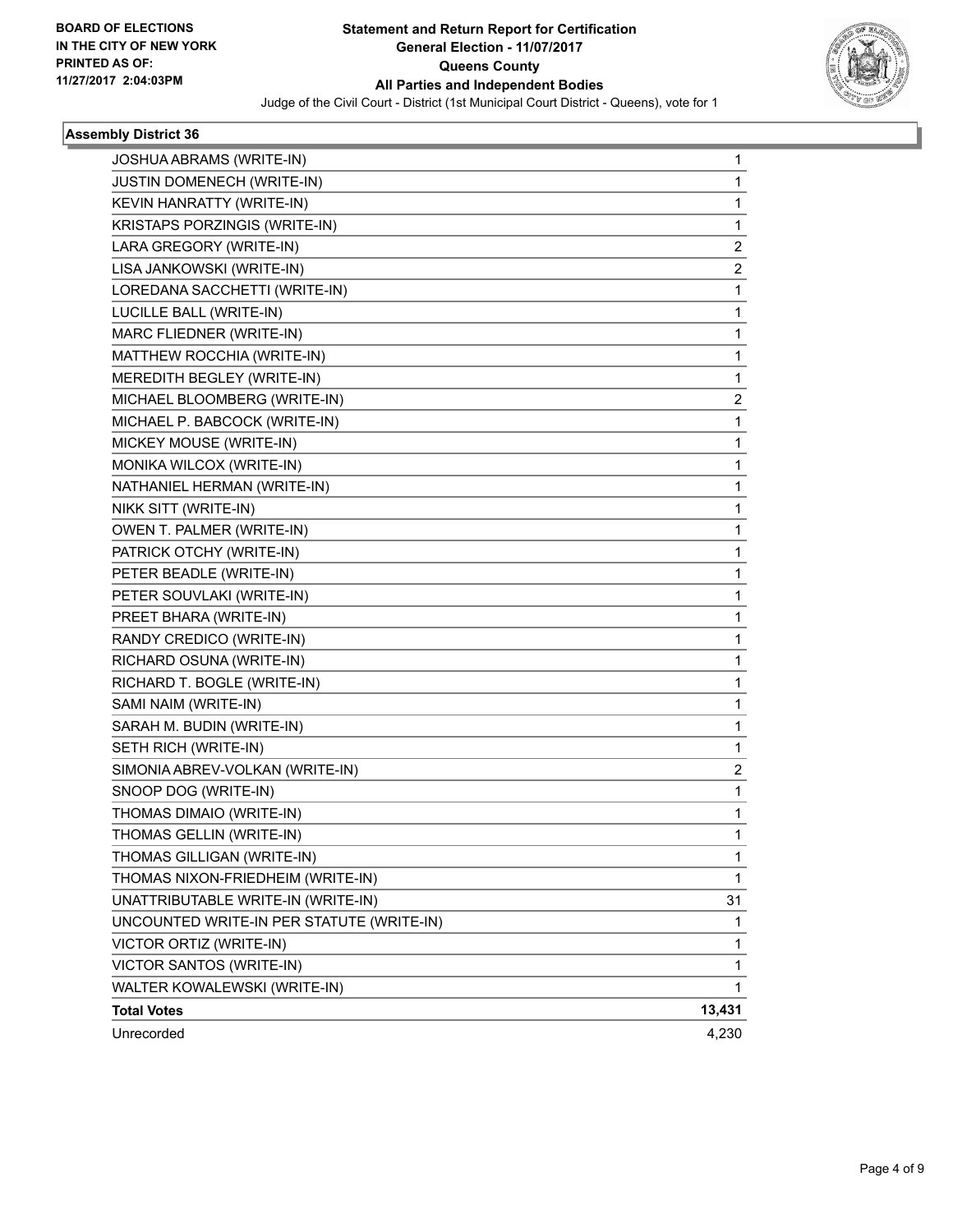

| <b>PUBLIC COUNTER</b>                                    | 6,370                   |
|----------------------------------------------------------|-------------------------|
| MANUALLY COUNTED EMERGENCY                               | 6                       |
| <b>ABSENTEE / MILITARY</b>                               | 113                     |
| AFFIDAVIT                                                | 83                      |
| <b>Total Ballots</b>                                     | 6,572                   |
| Less - Inapplicable Federal/Special Presidential Ballots | 0                       |
| <b>Total Applicable Ballots</b>                          | 6,572                   |
| JOHN C. KATSANOS (DEMOCRATIC)                            | 5,073                   |
| ALEXANDER COYBILL (WRITE-IN)                             | 1                       |
| ANDREW NAPOLITANO (WRITE-IN)                             | 1                       |
| BARACK OBAMA (WRITE-IN)                                  | 1                       |
| CARL BECKETT (WRITE-IN)                                  | 1                       |
| DANIEL ROBERT MURPHY (WRITE-IN)                          | 1                       |
| DAVID LOWRIE (WRITE-IN)                                  | $\mathbf{1}$            |
| DONALD MACBEAN (WRITE-IN)                                | 1                       |
| DONALD TRUMP JR (WRITE-IN)                               | 1                       |
| DONNA DELANEY (WRITE-IN)                                 | 1                       |
| EUGENE RHEE (WRITE-IN)                                   | 1                       |
| FLETCHER ESHBAUGH (WRITE-IN)                             | 1                       |
| FRANCES FAVRETTO (WRITE-IN)                              | 1                       |
| <b>GERARDINA DENTON (WRITE-IN)</b>                       | 1                       |
| HANZ ZIMMER (WRITE-IN)                                   | 1                       |
| HARRY HENVERSEN (WRITE-IN)                               | 1                       |
| JAMES LOWERY (WRITE-IN)                                  | 1                       |
| JOHN SPENSIERI (WRITE-IN)                                | 1                       |
| JORDAN PETERSON (WRITE-IN)                               | $\overline{\mathbf{c}}$ |
| JOSEPH R. DERISO (WRITE-IN)                              | 1                       |
| MARC WOLINSKY (WRITE-IN)                                 | 1                       |
| MAX STARCIC (WRITE-IN)                                   | 1                       |
| MICHAEL BLOOMBERG (WRITE-IN)                             | 1                       |
| NAM JOON KIM (WRITE-IN)                                  | 1                       |
| NORMAN AREVALO (WRITE-IN)                                | 1                       |
| PETER VALLONE SR (WRITE-IN)                              | 1                       |
| RALPH RODRIGUEZ (WRITE-IN)                               | 1                       |
| SHAWN CARTER (WRITE-IN)                                  | 1                       |
| STEVE PERLINE (WRITE-IN)                                 | 1                       |
| TAHMID SHARAF (WRITE-IN)                                 | $\overline{2}$          |
| UNATTRIBUTABLE WRITE-IN (WRITE-IN)                       | 12                      |
| YUNGBI JANG (WRITE-IN)                                   | 1                       |
| <b>Total Votes</b>                                       | 5,117                   |
| Unrecorded                                               | 1,455                   |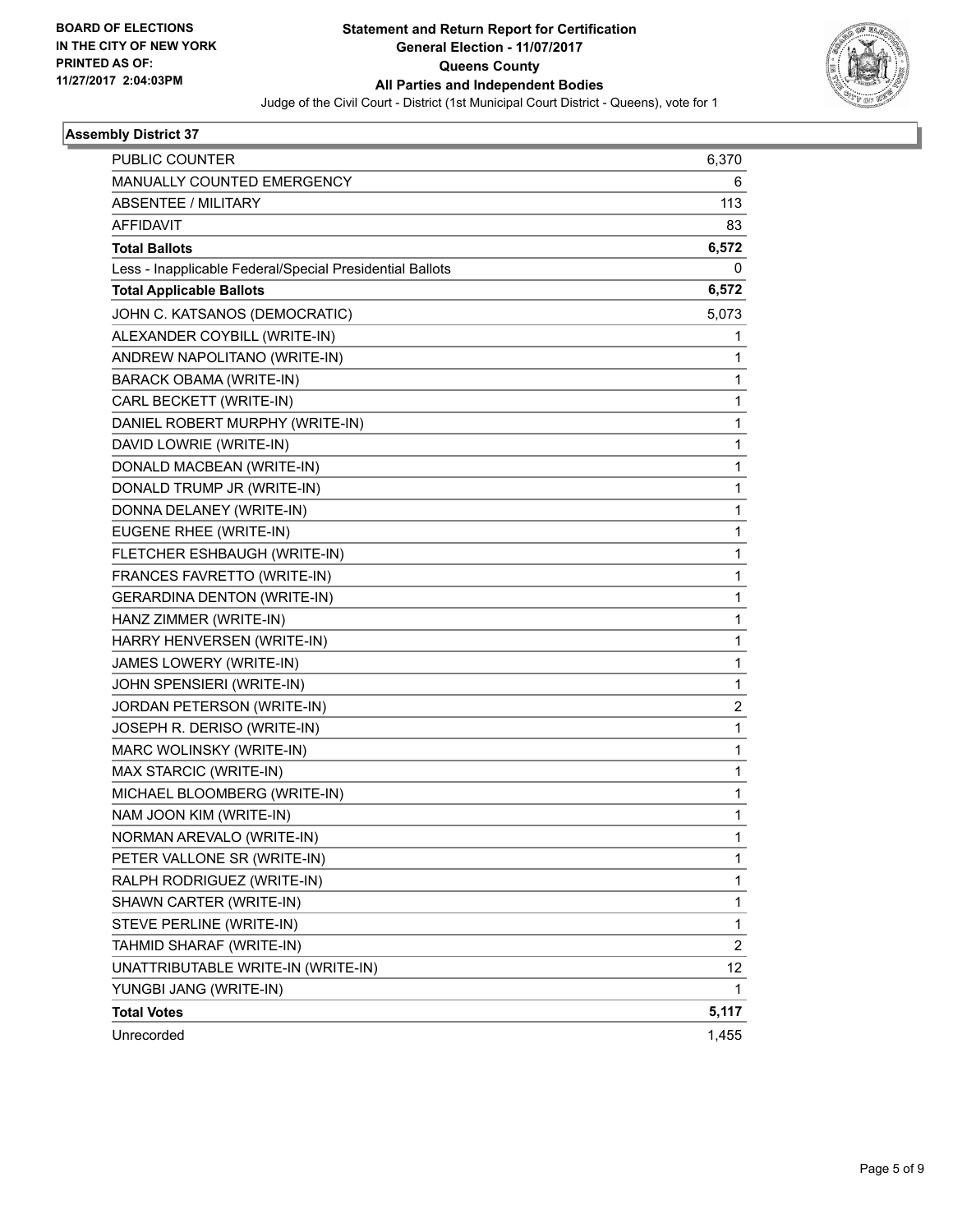

#### **Total for Judge of the Civil Court - District (1st Municipal Court District - Queens) - Queens County**

| PUBLIC COUNTER                                           | 26,342       |
|----------------------------------------------------------|--------------|
| <b>MANUALLY COUNTED EMERGENCY</b>                        | 6            |
| <b>ABSENTEE / MILITARY</b>                               | 471          |
| AFFIDAVIT                                                | 354          |
| <b>Total Ballots</b>                                     | 27,173       |
| Less - Inapplicable Federal/Special Presidential Ballots | 0            |
| <b>Total Applicable Ballots</b>                          | 27,173       |
| JOHN C. KATSANOS (DEMOCRATIC)                            | 20,702       |
| ADAM REESE (WRITE-IN)                                    | 1            |
| AKEEM BROWDER (WRITE-IN)                                 | 1            |
| ALEX MERCED (WRITE-IN)                                   | 1            |
| ALEXANDER COYBILL (WRITE-IN)                             | 1            |
| ALFRED E. NEWMAN (WRITE-IN)                              | 1            |
| ALISHA BACCHUS (WRITE-IN)                                | 1            |
| ANDREW GROSSMAN (WRITE-IN)                               | 1            |
| ANDREW NAPOLITANO (WRITE-IN)                             | $\mathbf 1$  |
| ANDREW PIDDOUBNEY (WRITE-IN)                             | 1            |
| ANTHONY J. BULLDIS (WRITE-IN)                            | 1            |
| BARACK OBAMA (WRITE-IN)                                  | $\mathbf 1$  |
| BERNIE SANDERS (WRITE-IN)                                | 1            |
| <b>BO DIETL (WRITE-IN)</b>                               | 2            |
| BURTON CRAFT (WRITE-IN)                                  | 1            |
| CAMERON J. STEWART (WRITE-IN)                            | 1            |
| CAPTAIN MORGAN (WRITE-IN)                                | 1            |
| CARL BECKETT (WRITE-IN)                                  | 1            |
| CARLOS DANGER (WRITE-IN)                                 | 1            |
| CHRISTINA VEGA (WRITE-IN)                                | 1            |
| CINDER BLOCK (WRITE-IN)                                  | $\mathbf 1$  |
| CORA IBER IDEAL (WRITE-IN)                               | 1            |
| CRISTINA FURLONG (WRITE-IN)                              | 1            |
| DANIEL LAVIN (WRITE-IN)                                  | 1            |
| DANIEL ROBERT MURPHY (WRITE-IN)                          | $\mathbf{1}$ |
| DARRYL DIXON (WRITE-IN)                                  | 1            |
| DAVID LOWRIE (WRITE-IN)                                  | 1            |
| DAVID STIMMER (WRITE-IN)                                 | 1            |
| DONALD DUCK (WRITE-IN)                                   | 1            |
| DONALD MACBEAN (WRITE-IN)                                | 1            |
| DONALD TRUMP (WRITE-IN)                                  | 2            |
| DONALD TRUMP JR (WRITE-IN)                               | 1            |
| DONNA DELANEY (WRITE-IN)                                 | 1            |
| ELLIOT SPITZER (WRITE-IN)                                | 1            |
| EMILY NGO (WRITE-IN)                                     | 1            |
| EMILY R. DAVIS (WRITE-IN)                                | 1            |
| ERIC TRUMP (WRITE-IN)                                    | 1            |
| ERIN BRENNAN (WRITE-IN)                                  | 1            |
| EUGENE RHEE (WRITE-IN)                                   | 1            |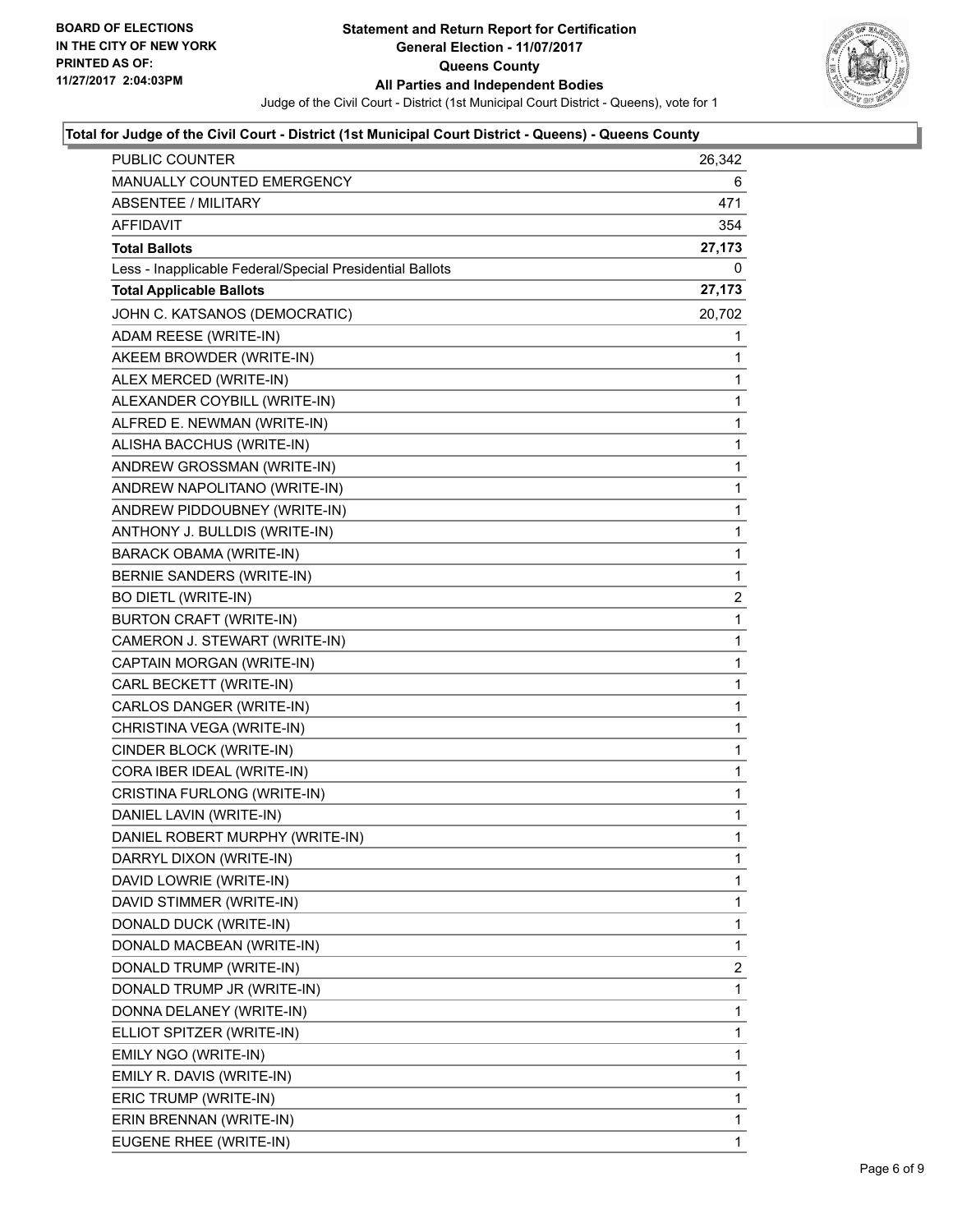

### **Total for Judge of the Civil Court - District (1st Municipal Court District - Queens) - Queens County**

| FLETCHER ESHBAUGH (WRITE-IN)       | 1              |
|------------------------------------|----------------|
| FRANCES FAVRETTO (WRITE-IN)        | 1              |
| <b>GERARDINA DENTON (WRITE-IN)</b> | 1              |
| HANZ ZIMMER (WRITE-IN)             | 1              |
| HARRY HENVERSEN (WRITE-IN)         | 1              |
| HARRY STONE (WRITE-IN)             | 1              |
| HEIDI CHAIN (WRITE-IN)             | 1              |
| HOWARD STERN (WRITE-IN)            | 1              |
| IARDANIS PAULIDIS (WRITE-IN)       | 1              |
| IRIS BERNSTEIN (WRITE-IN)          | 1              |
| IVANKA TRUMP (WRITE-IN)            | 1              |
| JAMES LOWERY (WRITE-IN)            | 1              |
| JAMES WAYDEN (WRITE-IN)            | 1              |
| JEFF LILLEY (WRITE-IN)             | 1              |
| JERRY J. RAIMONDO (WRITE-IN)       | 1              |
| JILL STEIN (WRITE-IN)              | 1              |
| JOEY RAMONE (WRITE-IN)             | 1              |
| JOHN SPENSIERI (WRITE-IN)          | 1              |
| JOHN STAMOS (WRITE-IN)             | 1              |
| JON SNOW (WRITE-IN)                | 1              |
| JORDAN PETERSON (WRITE-IN)         | 2              |
| JOSEPH ANATASIO (WRITE-IN)         | 1              |
| JOSEPH F. KASPER (WRITE-IN)        | 1              |
| JOSEPH R. DERISO (WRITE-IN)        | 1              |
| JOSEPH SULLIVAN (WRITE-IN)         | 1              |
| JOSHUA ABRAMS (WRITE-IN)           | 1              |
| JUDY SHEINDLIN (WRITE-IN)          | 2              |
| JUSTIN DOMENECH (WRITE-IN)         | 1              |
| KEVIN HANRATTY (WRITE-IN)          | 1              |
| KRISTAPS PORZINGIS (WRITE-IN)      | 1              |
| LARA GREGORY (WRITE-IN)            | $\overline{a}$ |
| LAWRENCE FEIN (WRITE-IN)           | $\overline{2}$ |
| LISA JANKOWSKI (WRITE-IN)          | 2              |
| LOREDANA SACCHETTI (WRITE-IN)      | 1              |
| LUCILLE BALL (WRITE-IN)            | 1              |
| MARC FLIEDNER (WRITE-IN)           | 1              |
| MARC WOLINSKY (WRITE-IN)           | 1              |
| MARTIN BOWERTRE (WRITE-IN)         | 1              |
| MATTHEW ROCCHIA (WRITE-IN)         | 1              |
| MAX STARCIC (WRITE-IN)             | 1              |
| MEGAN LUZIE (WRITE-IN)             | 1              |
| MEREDITH BEGLEY (WRITE-IN)         | 1              |
| MICHAEL BLOOMBERG (WRITE-IN)       | 3              |
| MICHAEL P. BABCOCK (WRITE-IN)      | 1              |
| MICKEY MOUSE (WRITE-IN)            | 1              |
| MITT ROMENY (WRITE-IN)             | 1              |
|                                    |                |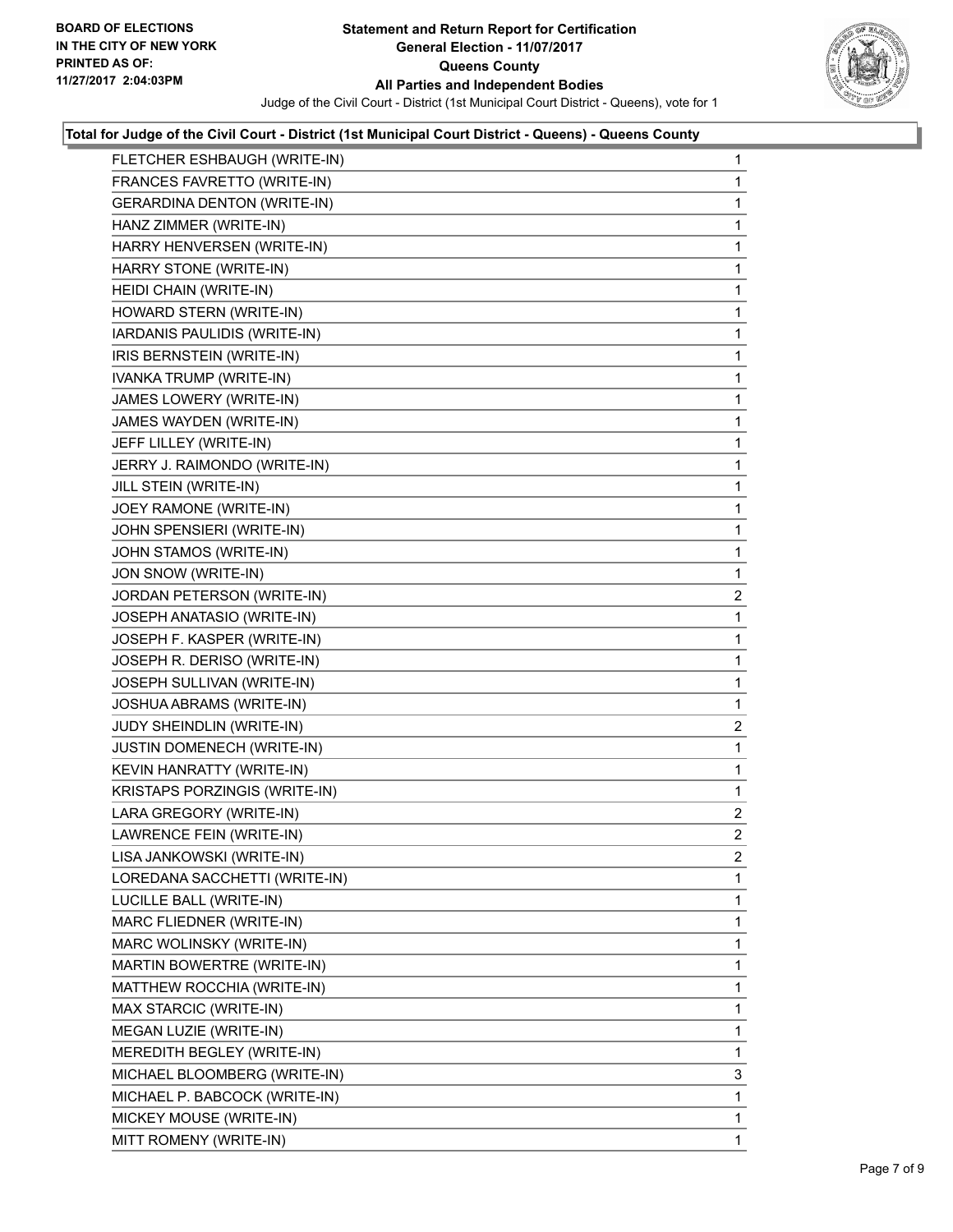

### **Total for Judge of the Civil Court - District (1st Municipal Court District - Queens) - Queens County**

| MONIKA WILCOX (WRITE-IN)                  | 1            |
|-------------------------------------------|--------------|
| MURRAY KATT (WRITE-IN)                    | 1            |
| NAM JOON KIM (WRITE-IN)                   | 1            |
| NATHANIEL HERMAN (WRITE-IN)               | 1            |
| NIKK SITT (WRITE-IN)                      | 1            |
| NORMAN AREVALO (WRITE-IN)                 | 1            |
| OWEN T. PALMER (WRITE-IN)                 | 1            |
| PATRICK OTCHY (WRITE-IN)                  | 1            |
| PETER BEADLE (WRITE-IN)                   | 1            |
| PETER SOUVLAKI (WRITE-IN)                 | 1            |
| PETER VALLONE SR (WRITE-IN)               | 1            |
| PREET BHARA (WRITE-IN)                    | 1            |
| RALPH RODRIGUEZ (WRITE-IN)                | 1            |
| RAND PAUL (WRITE-IN)                      | 1            |
| RANDY CREDICO (WRITE-IN)                  | 1            |
| RICHARD OSUNA (WRITE-IN)                  | $\mathbf{1}$ |
| RICHARD T. BOGLE (WRITE-IN)               | 1            |
| SAMAD NEWAZ (WRITE-IN)                    | 1            |
| SAMI NAIM (WRITE-IN)                      | 1            |
| SARAH M. BUDIN (WRITE-IN)                 | 1            |
| SETH RICH (WRITE-IN)                      | 1            |
| SHAWN CARTER (WRITE-IN)                   | 1            |
| SIMONIA ABREV-VOLKAN (WRITE-IN)           | 2            |
| SNOOP DOG (WRITE-IN)                      | 1            |
| STEVE PERLINE (WRITE-IN)                  | 1            |
| TAHMID SHARAF (WRITE-IN)                  | 2            |
| THOMAS DIMAIO (WRITE-IN)                  | 1            |
| THOMAS GELLIN (WRITE-IN)                  | 1            |
| THOMAS GILLIGAN (WRITE-IN)                | 1            |
| THOMAS NIXON-FRIEDHEIM (WRITE-IN)         | 1            |
| UNATTRIBUTABLE WRITE-IN (WRITE-IN)        | 51           |
| UNCOUNTED WRITE-IN PER STATUTE (WRITE-IN) | 1            |
| VICTOR ORTIZ (WRITE-IN)                   | 1            |
| VICTOR SANTOS (WRITE-IN)                  | 1            |
| WALTER KOWALEWSKI (WRITE-IN)              | 1            |
| WOODRUFF L. CARROLL (WRITE-IN)            | 1            |
| YUNGBI JANG (WRITE-IN)                    | 1            |
| <b>Total Votes</b>                        | 20,884       |
| Unrecorded                                | 6,289        |